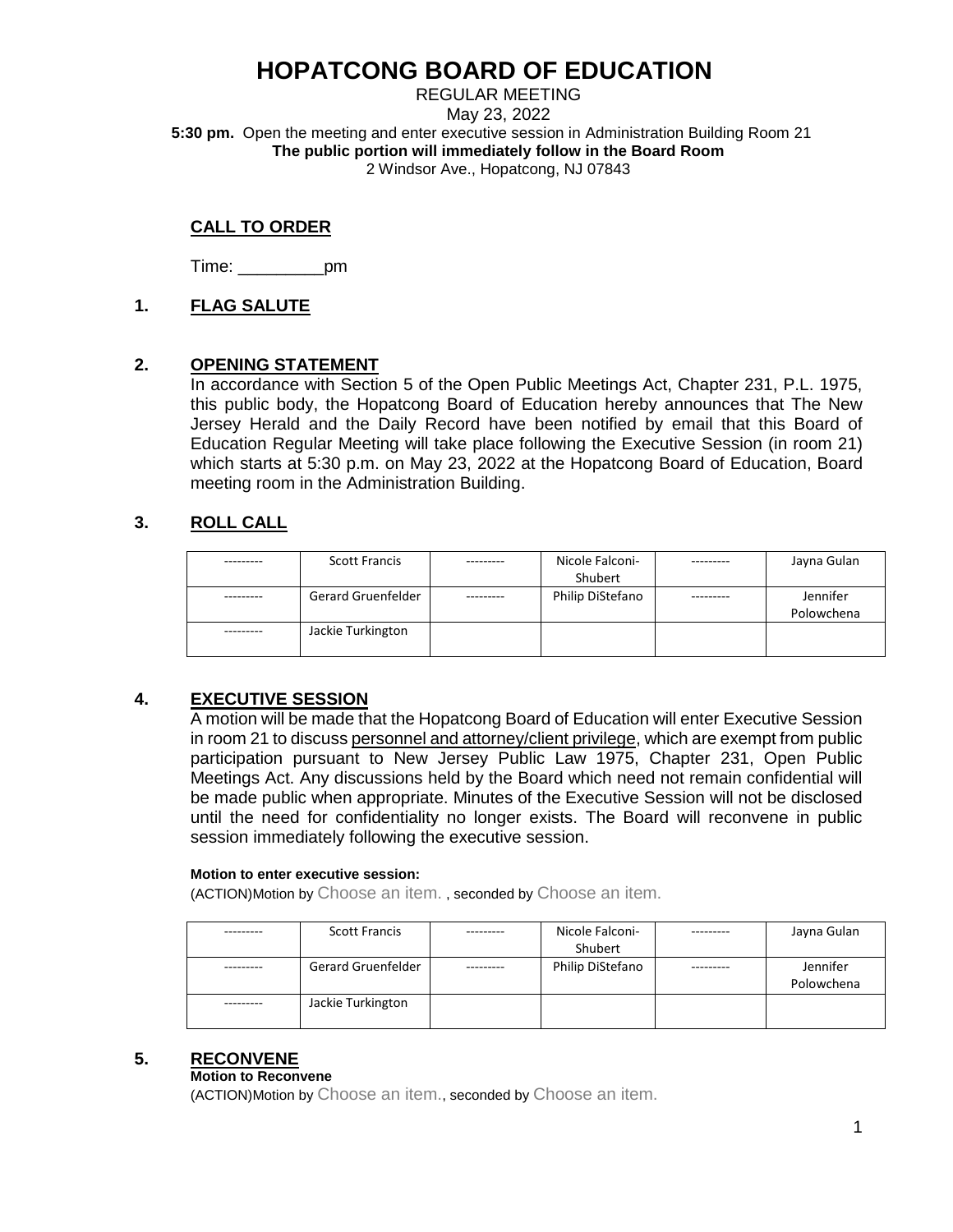REGULAR MEETING May 23, 2022 **5:30 pm.** Open the meeting and enter executive session in Administration Building Room 21 **The public portion will immediately follow in the Board Room** 2 Windsor Ave., Hopatcong, NJ 07843

| <b>Scott Francis</b>      | Nicole Falconi-<br>Shubert | Jayna Gulan            |
|---------------------------|----------------------------|------------------------|
| <b>Gerard Gruenfelder</b> | Philip DiStefano           | Jennifer<br>Polowchena |
| Jackie Turkington         |                            |                        |

## **6. APPOINTMENT OF BOARD MEMBERS TO FILL VACANCIES**

- a. After considering five candidates to fill the position vacated by Dr. Sarah Schindelar, the Board of Education wishes to appoint \_\_\_\_\_\_\_\_\_\_\_\_\_\_\_\_\_. Pursuant to N.J.S.A. 18A:12-15, because these vacancies are being filled prior to the third Monday in July, the successful candidates will serve only until the organizational meeting following the next annual school election.
- b. After considering five candidates to fill the position vacated by Mr. Alex McLean, the Board of Education wishes to appoint \_\_\_\_\_\_\_\_\_\_\_\_\_\_\_\_\_\_. Pursuant to N.J.S.A. 18A:12-15, because these vacancies are being filled prior to the third Monday in July, the successful candidates will serve only until the organizational meeting following the next annual school election.

Motion to approve 6a-6b:

ACTION)Motion by Choose an item., seconded by Choose an item.

| <b>Scott Francis</b>      | Nicole Falconi-  | Jayna Gulan            |
|---------------------------|------------------|------------------------|
|                           | Shubert          |                        |
| <b>Gerard Gruenfelder</b> | Philip DiStefano | Jennifer<br>Polowchena |
| Jackie Turkington         |                  |                        |

## **7. ADMINISTRATION OF OATH OF OFFICE -NEWLY APPOINTED BOARD MEMBERS**

## **8. APPROVAL OF MINUTES**

Approval of the minutes of the following meetings, as reported by the Board Secretary reviewed by the Board President and members of the Board:

- a. April 25, 2022 Regular Meeting
- b. April 29, 2022 Special Meeting

### **Motion to approve 8a-8b:**

| --------- | <b>Scott Francis</b> | --------- | Nicole Falconi- | --------- | Gulan<br>Jayna |
|-----------|----------------------|-----------|-----------------|-----------|----------------|
|           |                      |           | Shubert         |           |                |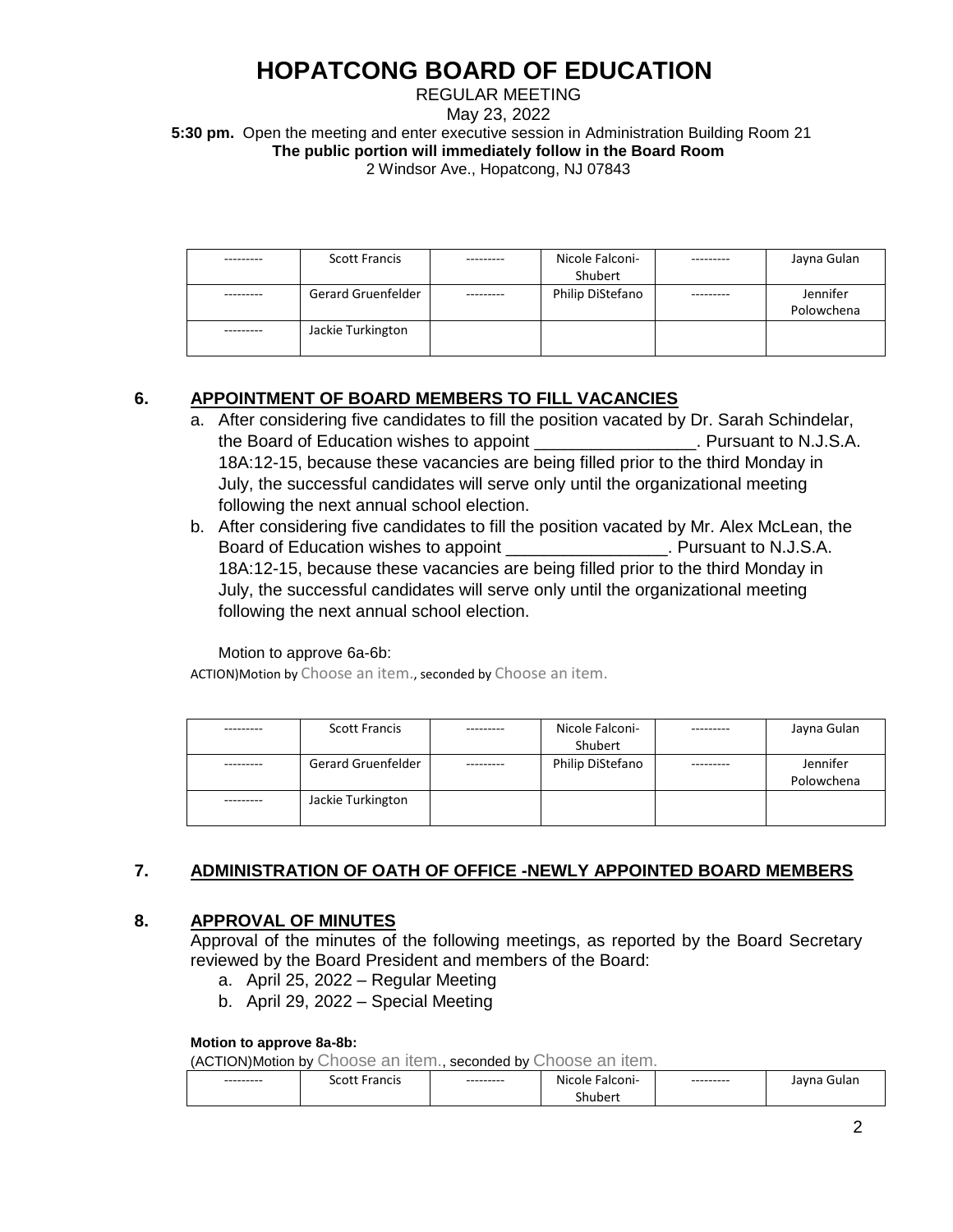## REGULAR MEETING

May 23, 2022

**5:30 pm.** Open the meeting and enter executive session in Administration Building Room 21 **The public portion will immediately follow in the Board Room**

2 Windsor Ave., Hopatcong, NJ 07843

| --------- | Gerard Gruenfelder | --------- | Philip DiStefano | --------- | Jennifer   |
|-----------|--------------------|-----------|------------------|-----------|------------|
|           |                    |           |                  |           | Polowchena |
| --------- | Jackie Turkington  |           |                  |           |            |

## **9. SUPERINTENDENT'S REPORT AND HIB REPORT**

- a. Superintendent's Report **Joseph S. Piccirillo, Superintendent of Schools**
	- 1. Julia Santiago and Lana Cocal Student Representatives for the Board of **Education** 
		- 2. Governors Educator Luncheon
			- i. Teacher: Mike Batche
			- ii. ESP: Leticia Anthes
			- iii. Teacher: Ruth DeSalvia
			- iv. ESP: Susan Walko
			- v. Teacher: Mellany Barroqueiro
			- vi. ESP: Dolores Kennedy
			- vii. Teacher: Laura Bennetti
			- viii. ESP: Jennifer Valenti
			- ix. Guest Speaker Shawna Longo
		- 3. Book and Beyond Celebration May 25
		- 4. Tulsa Field Day June 2
		- 5. Graduation June 15
		- 6. Father's Day
		- 7. KPIs Discussion with Philip DiStefano
- b. A second reading and approval of the Superintendent's HIB Report for April 2022 as presented to the Board at the April meeting on April 25, 2022. Approval of the Superintendent's HIB report for May 2022 for first reading and review as presented to the Board at the May meeting on May 23, 2022.

**Motion to approve 9a – 9b:**

(ACTION)Motion by Choose an item., seconded by Choose an item.

| <b>Scott Francis</b>      | Nicole Falconi-  | Jayna Gulan            |
|---------------------------|------------------|------------------------|
|                           | Shubert          |                        |
| <b>Gerard Gruenfelder</b> | Philip DiStefano | Jennifer<br>Polowchena |
| Jackie Turkington         |                  |                        |

## **10. ACKNOWLEDGEMENTS/CORRESPONDENCE**

a. The following students were chosen as **Hopatcong High School's Students of the Month** for their outstanding performance in April 2022:

Grade 8 – Ernie Dominguez

Grade 9 - Jake Levis

Grade 10 – Mackenzie Mower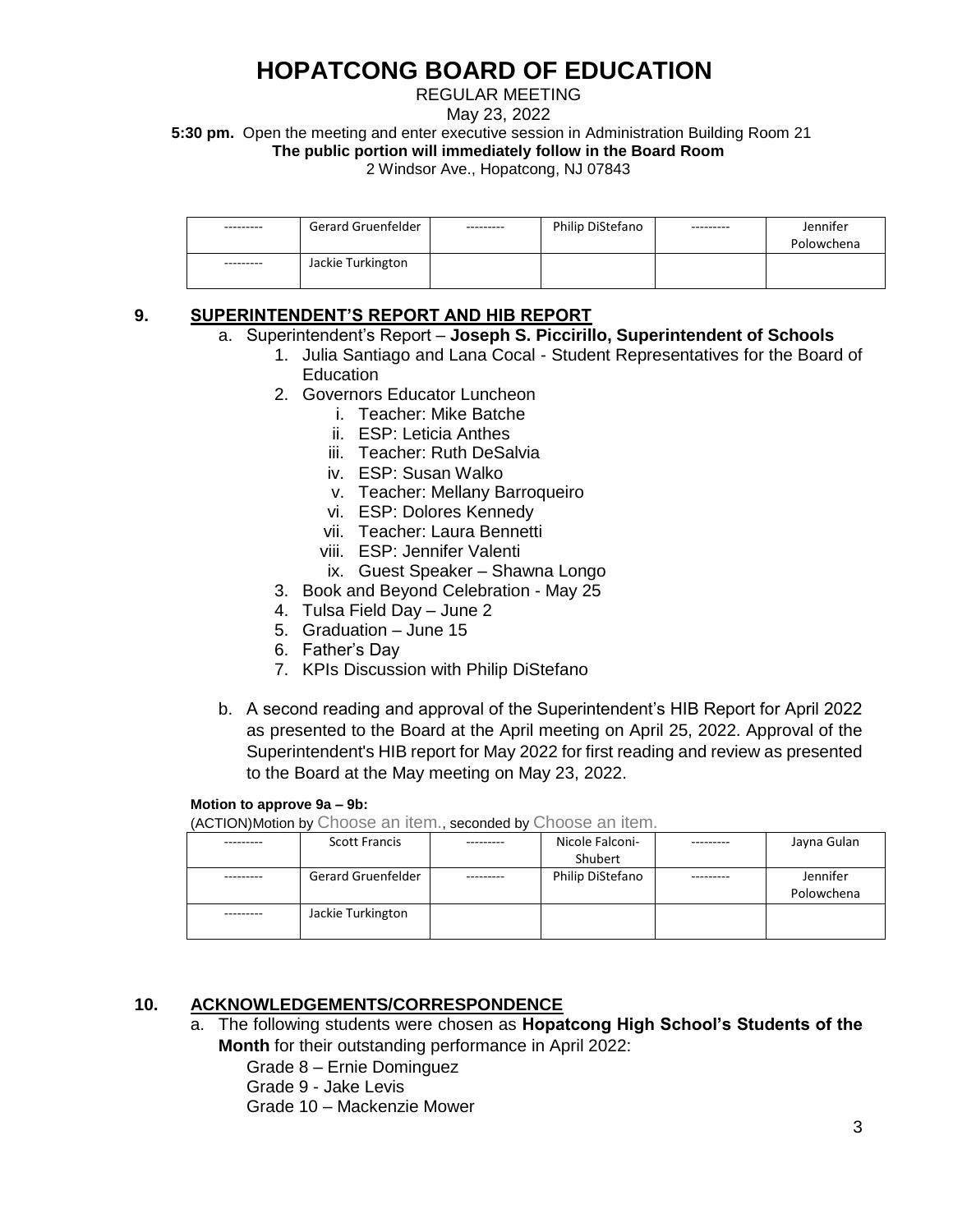REGULAR MEETING May 23, 2022 **5:30 pm.** Open the meeting and enter executive session in Administration Building Room 21 **The public portion will immediately follow in the Board Room** 2 Windsor Ave., Hopatcong, NJ 07843

> Grade 11 – Jonathan Karram Grade 12 – Michael Martinez

b. The following students were chosen as **Hopatcong High School Scholar Athlete of the Month** for their outstanding performance in April 2022:

Softball – Sydnee Henderson, Senior

Baseball– James Kirchner, Sophomore

### **Motion to approve 10a – 10b:**

(ACTION)Motion by Choose an item., seconded by Choose an item.

| <b>Scott Francis</b> | Nicole Falconi- | Jayna Gulan      |
|----------------------|-----------------|------------------|
|                      | Shubert         |                  |
|                      | Gerard          | Philip DiStefano |
|                      | Gruenfelder     |                  |
| Jackie Turkington    | Jennifer        |                  |
|                      | Polowchena      |                  |

## **11. PARENT/TEACHER**

a. Parent/Teacher Organization Representatives.

### **Motion to approve 11a:**

(ACTION)Motion by Choose an item., seconded by Choose an item.

| --------- | <b>Scott Francis</b> |          | Nicole Falconi- | Jayna Gulan      |
|-----------|----------------------|----------|-----------------|------------------|
|           |                      |          | Shubert         |                  |
|           |                      |          | Gerard          | Philip DiStefano |
|           |                      |          | Gruenfelder     |                  |
| --------- | Jackie Turkington    | -------- | Jennifer        |                  |
|           |                      |          | Polowchena      |                  |

## **12. PUBLIC COMMENT – GENERAL DISCUSSION**

### **13. FINANCE**

Approval of the following Finance items, 13a. – 13l, as recommended by the Superintendent of Schools:

- a. It is recommended by the Superintendent that bills for the General Fund and Special Revenues (Grants) account, April 25, 2022 through May 23, 2022 be approved in the following amounts: General Fund and Special Revenue (Grants) account - \$1,008,474.19 Cafeteria account the set of the set of the set of the set of the set of the set of the set of the set of the s
- b. It is recommended by the Superintendent that the board approve the Board Secretary's Report for the month of March 2022.
- c. It is recommended by the Superintendent that the board approve the Transfer Report for the month of March 2022.
- d. It is recommended by the Superintendent that the board approve the Treasurer's report for the month of March 2022.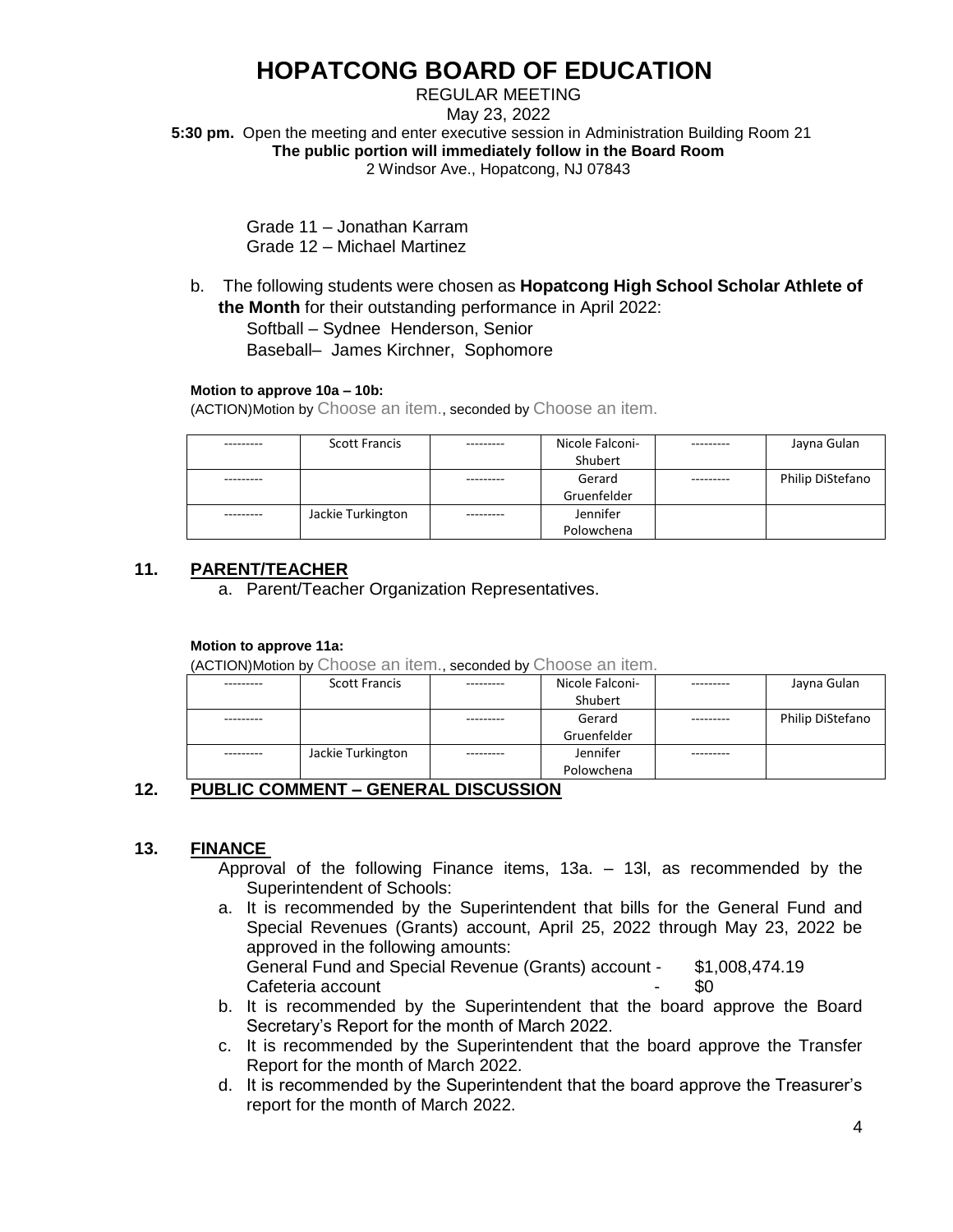REGULAR MEETING

May 23, 2022

**5:30 pm.** Open the meeting and enter executive session in Administration Building Room 21 **The public portion will immediately follow in the Board Room**

2 Windsor Ave., Hopatcong, NJ 07843

e. It is recommended by the Superintendent that the board approve the continuation of the following Cooperative purchasing agreements for the 2022-2023 school year:

| Educational Services Commission of New Jersey (E.S.C.N.J.) |
|------------------------------------------------------------|
| New Jersey Cooperative Purchasing Alliance                 |
| <b>Educational Services Commission of Morris County</b>    |
| <b>Omnia Partners</b>                                      |
| SourceWell                                                 |
| U.S. Commodities                                           |
| Hunterdon County Educational Services Commission           |
| Morris County Cooperative Pricing Council (MCCPC)          |
| PC America                                                 |

- f. It is recommended by the Superintendent that the board approve the Memorandum of Understanding (Agreement) between the Hopatcong Borough School District and the New Jersey Office of Emergency Management relating to the application for grants under the Federal Emergency Management Agency Public Assistance and/or Hazard Mitigation programs for presidentially declared major disasters.
- g. It is recommended by the Superintendent that the board allow the Orthopedic Institute of New Jersey to post advertisement signage during Hopatcong High School football games in exchange for a yearly fee of \$3,000 payable to the district and an Orthopedic physician to provide on-site care during games.
- h. It is recommended by the Superintendent that the board approve the 2022/2023 School Year Cost Reimbursable Contract renewal of Maschio's Food Services, Inc., with a Management Fee of \$29,531.25 (2021/2022 Management Fee: 27,562.50.)
- i. It is recommended by the Superintendent that the board approve the following school lunch prices for the 2022/2023 with an increase of \$0.25 for the school year**.**

| <b>School</b>      | Lunch<br><b>Student</b><br>Paid | Adult<br>Lunch | <b>Breakfast</b><br><b>Student</b><br>Paid | <b>Adult</b><br><b>Breakfast</b> | <b>Milk</b> |
|--------------------|---------------------------------|----------------|--------------------------------------------|----------------------------------|-------------|
| Durban Ave.        | \$3.25                          | \$4.50         | \$2.00                                     | \$2.25                           | \$0.60      |
| Tulsa Trail        | \$3.25                          | \$4.50         | \$2.00                                     | \$2.25                           | \$0.60      |
| Middle School      | \$3.50                          | \$4.50         | \$2.15                                     | \$2.25                           | \$0.60      |
| <b>High School</b> | \$3.75                          | \$4.50         | \$2.25                                     | \$2.25                           | \$0.60      |

j. It is recommended by the Superintendent that the following be approved as Professional Services providers for the 2022-2023 school year:

| <b>DESCRIPTION</b> |  | <b>PROVIDER</b>                                        |
|--------------------|--|--------------------------------------------------------|
| Auditor            |  | Nisivoccia, LLP                                        |
| Health Insurance   |  | NJ School Employees' Health<br><b>Benefits Program</b> |
|                    |  |                                                        |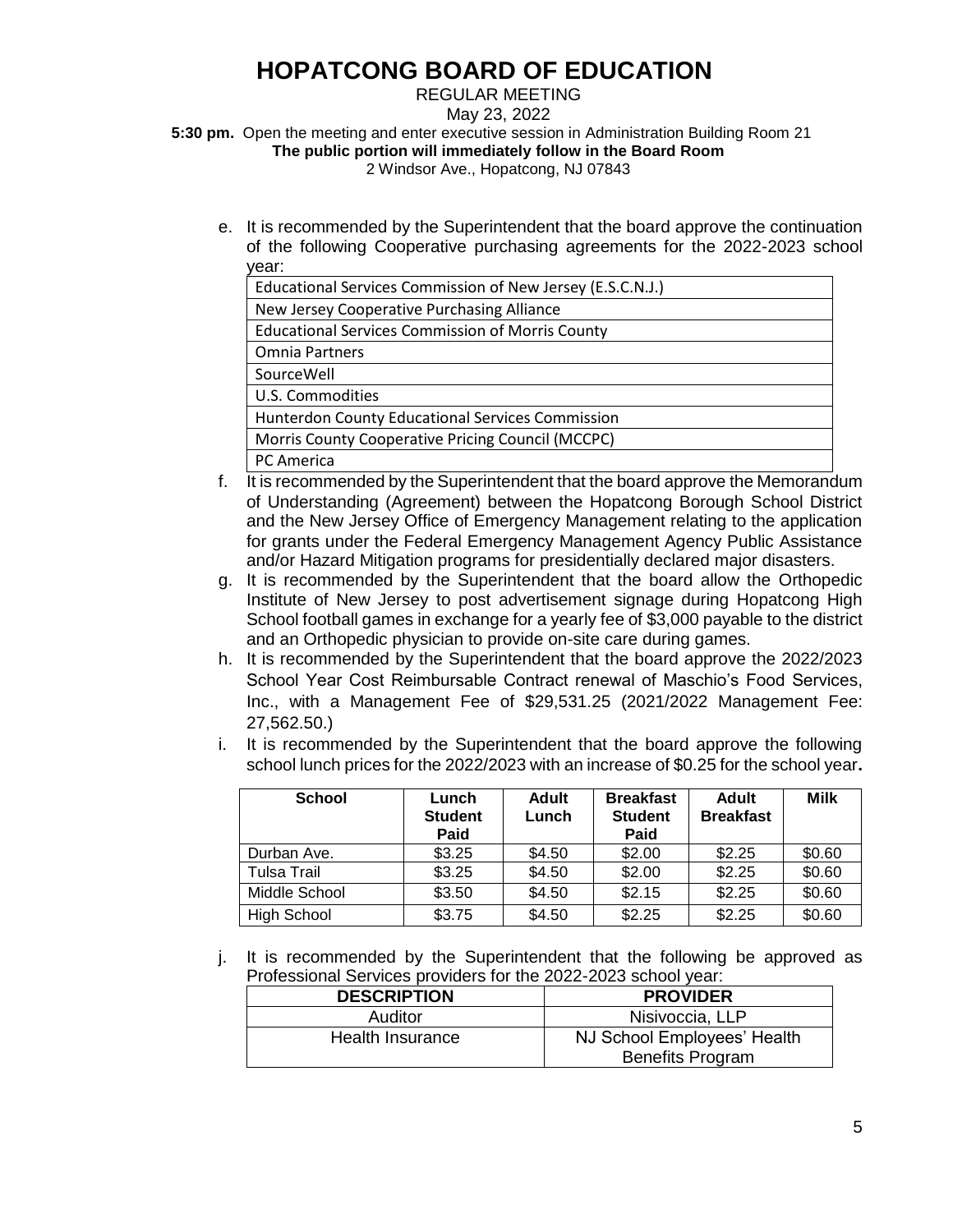REGULAR MEETING

May 23, 2022

**5:30 pm.** Open the meeting and enter executive session in Administration Building Room 21

**The public portion will immediately follow in the Board Room**

2 Windsor Ave., Hopatcong, NJ 07843

k. It is recommended by the Superintendent that the board approve the tax levy payment schedule below for the 2022-2023 school year:

| <b>YEAR</b>          | <b>MONTH</b>      | <b>GEN FUND PAYMENTS</b> |
|----------------------|-------------------|--------------------------|
| 2022-2023            | <b>July 2022</b>  | \$2,133,824.00           |
|                      | August 2022       | \$2,133,824.00           |
|                      | September 2022    | \$2,133,824.00           |
|                      | October 2022      | \$2,133,824.00           |
|                      | November 2022     | \$2,133,824.00           |
|                      | December 2022     | \$2,133,824.00           |
|                      | <b>Sub Total</b>  | \$12,802,944.00          |
|                      |                   |                          |
| <b>Equal Amounts</b> | January 2023      | \$2,133,824.00           |
|                      | February 2023     | \$2,133,824.00           |
|                      | <b>March 2023</b> | \$2,133,824.00           |
|                      | April 2023        | \$2,133,824.00           |
|                      | May 2023          | \$2,133,824.00           |
|                      | <b>June 2023</b>  | \$2,133,824.00           |
|                      | <b>Sub Total</b>  | \$12,802,944.00          |
|                      |                   |                          |
| <b>Total</b>         |                   | \$25,605,888.00          |

### **Motion to approve 13a – 13k:**

| --------- | <b>Scott Francis</b> | --------- | Nicole Falconi- | --------- | Jayna Gulan      |
|-----------|----------------------|-----------|-----------------|-----------|------------------|
|           |                      |           | Shubert         |           |                  |
| --------- |                      | --------- | Gerard          | --------- | Philip DiStefano |
|           |                      |           | Gruenfelder     |           |                  |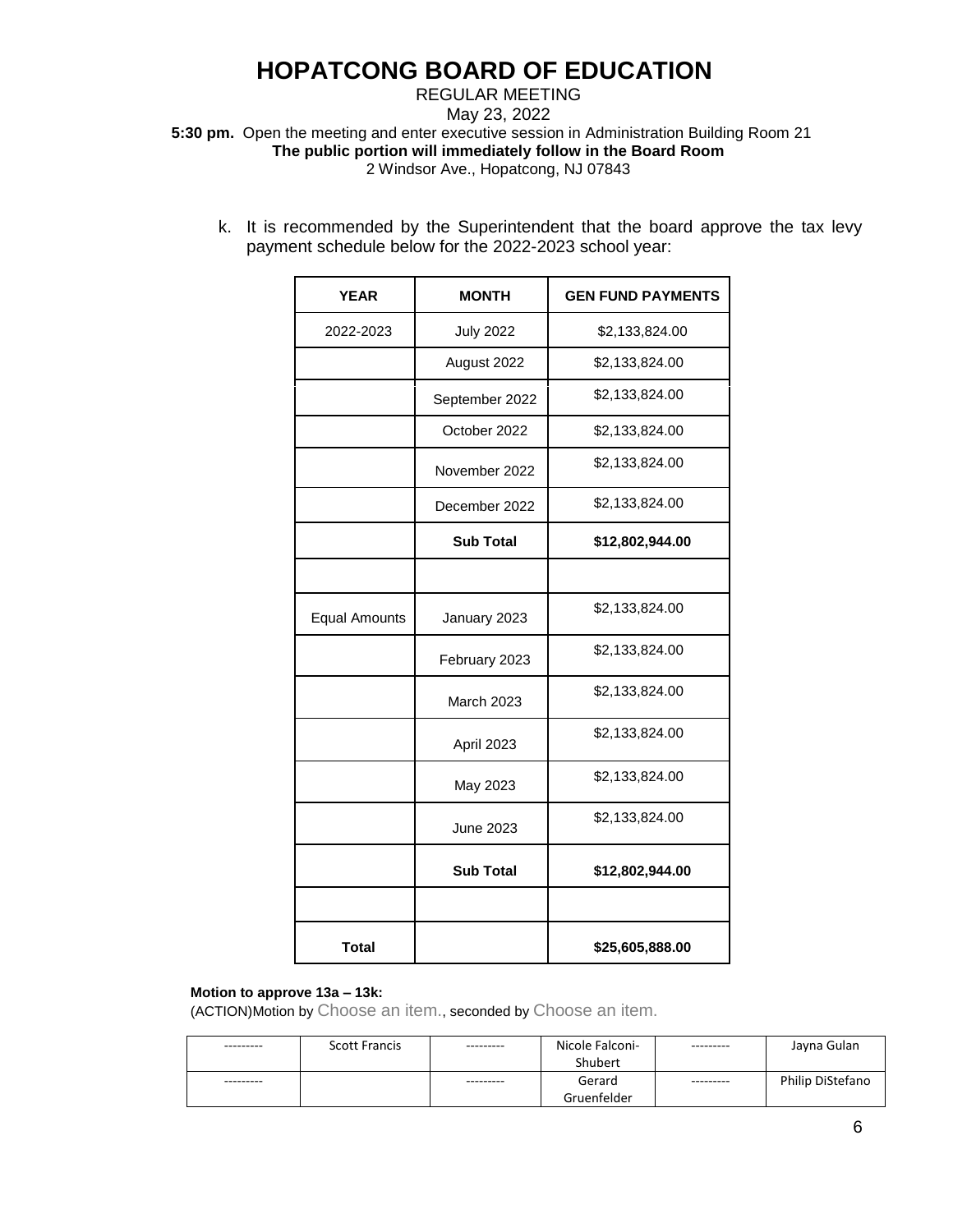REGULAR MEETING

May 23, 2022

**5:30 pm.** Open the meeting and enter executive session in Administration Building Room 21 **The public portion will immediately follow in the Board Room**

2 Windsor Ave., Hopatcong, NJ 07843

| --------- | --------- | $\sim$ $\sim$ $\sim$ | --------- |  |
|-----------|-----------|----------------------|-----------|--|
|           |           | EHO                  |           |  |

### **14. PERSONNEL**

Approval of the following personnel items, **14a – 14q,** as recommended by the Superintendent of Schools and the Student Achievement Committee of the Board:

- a. Approval of **Neil Pallotta** to work as the 8<sup>th</sup> Grade Math Temporary Assistance Position, for the purpose of lesson planning and grading at a rate of \$35 per hour for 1-2 hours per week/per class period as needed.
- b. Approval of **Anna Voloshin** as Head Nurse, with a stipend amount of \$2,500 for the 2022-2023 school year.
- c. Approval to accept the resignation, with regret of **Matthew Geary** from his position as Facilities Manager effective July 13, 2022.
- d. Approval of employment of **Kevin Cahill** as Full-Time Custodian with a prorated salary of \$42,789 minus \$400 for not having a black seal, which represents step 1 of the custodian guide per contract pending background check.
- e. Approval of the following **involuntary transfer recommendations** based on staffing needs due to budgetary constraints effective for the 2022-2023 school year:

| <b>Name</b>            | Current                     | <b>Transfer</b>           |
|------------------------|-----------------------------|---------------------------|
| <b>Emily Minervini</b> | <b>TT 2nd Grade Teacher</b> | DA/TT ASIP                |
| Michelle Tumminelli    | TT 3rd Grade Teacher        | MS Grade 4 Resource       |
| Kathy Brennan          | <b>HS English</b>           | <b>DA/TT ASIP</b>         |
| <b>Brian Collins</b>   | TT P.E./Health              | Tulsa/MS P.E./Health      |
| Katie Gallagher        | MS Math                     | <b>HS Math</b>            |
| Eric Shramko           | <b>MS Science</b>           | <b>HS Science</b>         |
| Yvonne Mortello        | MS 4th Grade Teacher        | HS Psychology & 8th Grade |
| Barbara Parichuk       | MS English                  | <b>HS English</b>         |
| Irene Paxos            | MS English                  | HS English                |
| Luis Mendez            | <b>MS Music</b>             | MS/HS Music               |

f. Approval of the following **voluntary transfer recommendations** based on staffing needs due to budgetary constraints effective for the 2022-2023 school year: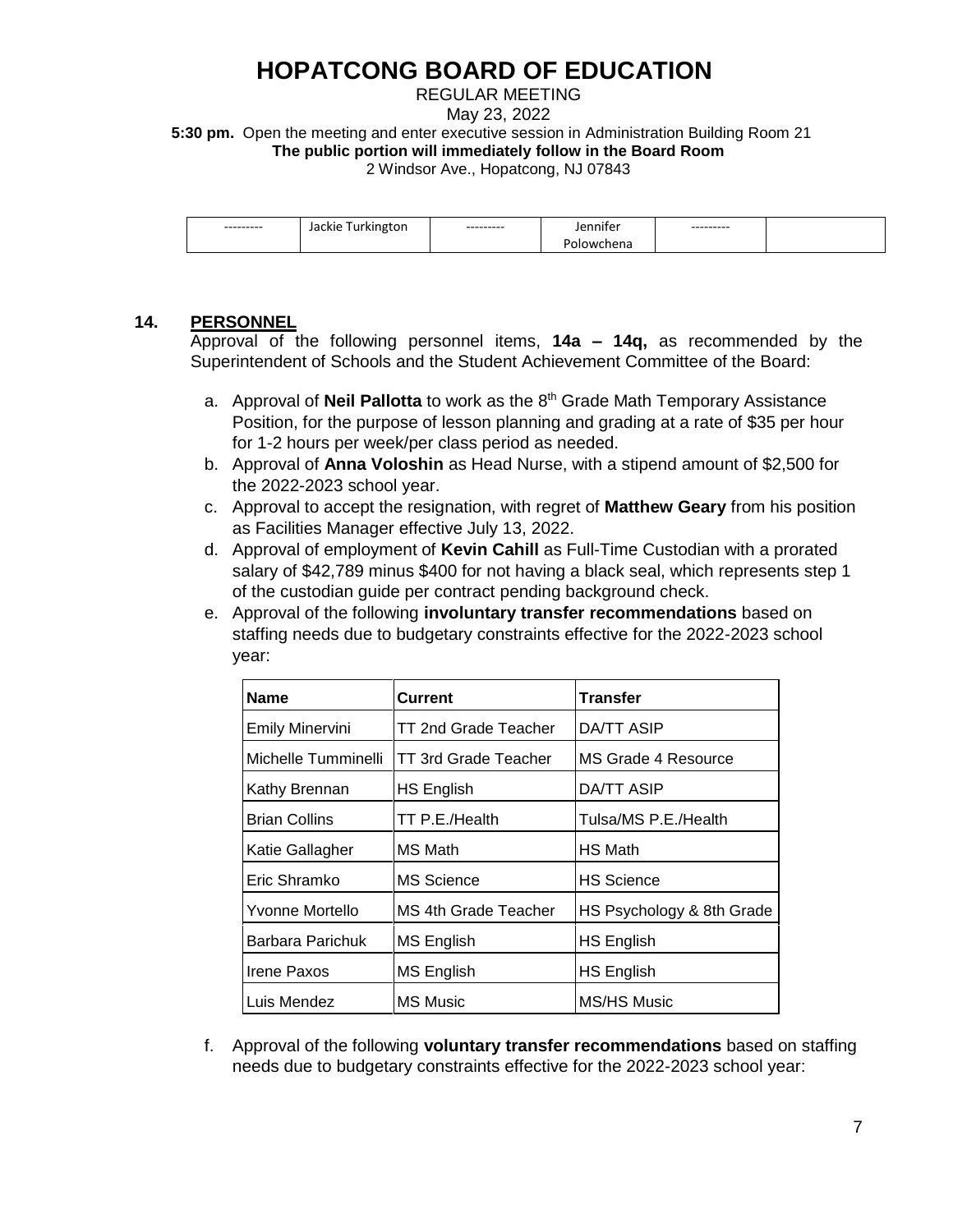### REGULAR MEETING

May 23, 2022

**5:30 pm.** Open the meeting and enter executive session in Administration Building Room 21 **The public portion will immediately follow in the Board Room**

2 Windsor Ave., Hopatcong, NJ 07843

| <b>Name</b>         | Current  | <b>Transfer</b> |
|---------------------|----------|-----------------|
| <b>IEdric Debos</b> | IHS Art  | Durban Art      |
| Al Cerulo           | MS Music | MS/HS Music     |

- g. Approval of the following **School Counselors** for up to eight (8) days of work, to not exceed this amount per person, at the per diem rate of 1/200th of their salary during the summer. (ARP ESSER Funding)
	- Lisa Dunmyer
	- Michelle Minimi
	- Linda Padula
	- Melissa Stein
- h. Approval of Child Study Team Member **Susan Pallotta** for up to twelve (12) days of work, to not exceed this amount, at the per diem rate of 1/200th of their salary during the summer. (ARP ESSER Funding)
- i. Approval of High School Nurse **Aimee Landrud** for up to ten (10) days of work for Sports Physicals, to not exceed this amount, at the per diem rate of 1/200th of their salary during the summer. (ARP ESSER Funding)
- j. Approval of **Kurt Zimmermann** to work 10 days/8 hours a day at a rate of \$28/an hour code of conduct and student handbook revisions.
- k. Approval of the following teachers to be eligible to instruct students in the POD program as needed at \$35/an hour. (Federal Funding)
	- Dana DeMetro
	- Neil Pallotta
	- Mark Certo
	- Jason Mulvihill
	- Jamie Douglas
	- Kelly Pappas
	- Katlin Cadavid Orozco
	- Craig Vallaro
	- Julie Wilson
	- Pamela Brennan
	- Lisa Schuffenhauer
	- Suzanne Annette
	- Karen Cubberly
	- Maria Delorenzo
	- Daniella Ferrara

*\*PODS will run for all students who are eligible up to and including grade 7.* 

l. Approval of the following staff to write curriculum at a rate of \$28 an hour/\$168 a day which represents the negotiated rate from the HEA Contract not to exceed 6 hours a day. (ARP ESSER Funding)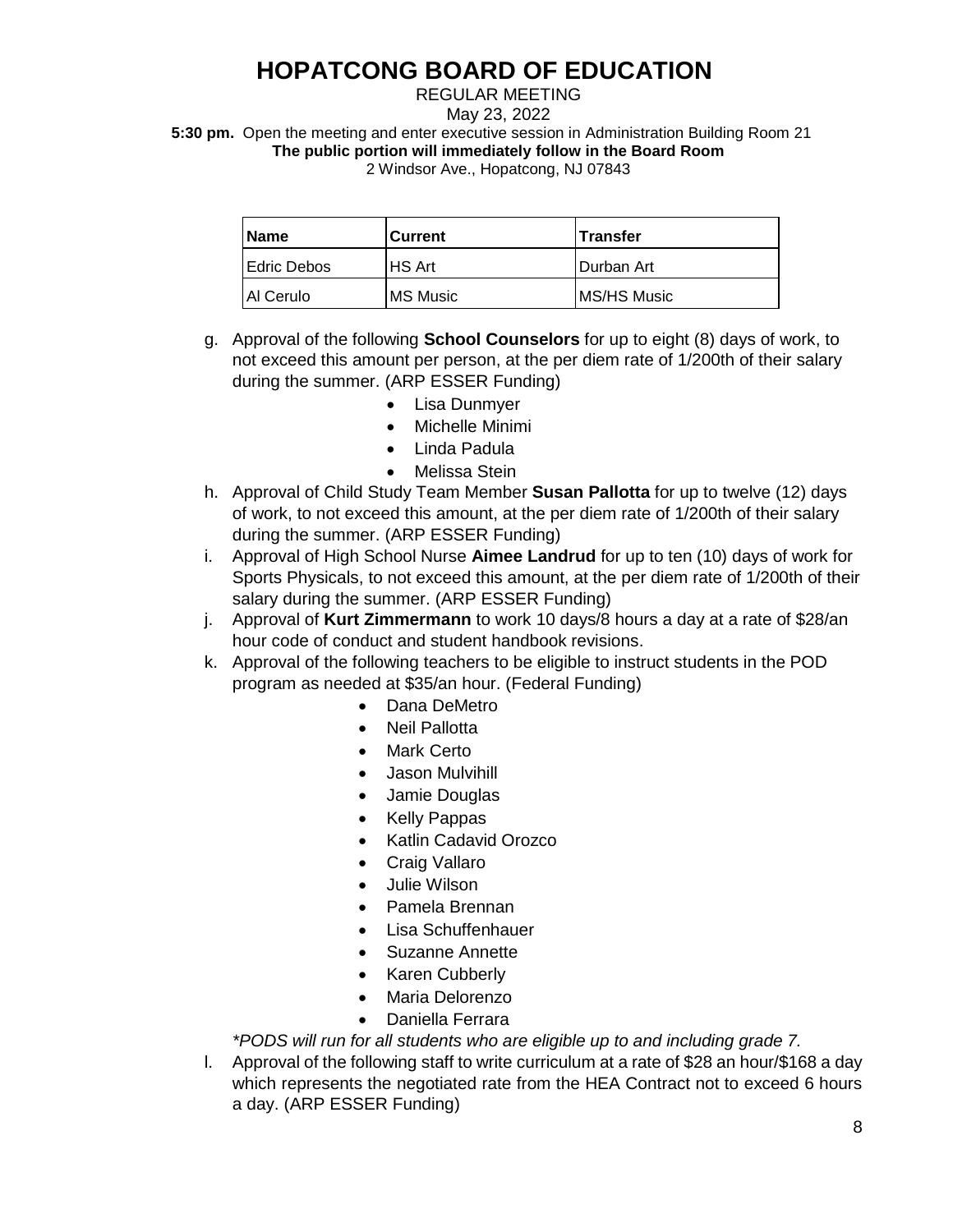### REGULAR MEETING May 23, 2022 **5:30 pm.** Open the meeting and enter executive session in Administration Building Room 21 **The public portion will immediately follow in the Board Room** 2 Windsor Ave., Hopatcong, NJ 07843

| <b>Course/Subject</b> | <b>Name</b>             | <b>Number of Days</b> |
|-----------------------|-------------------------|-----------------------|
| <b>Social Studies</b> | <b>Heather DelBagno</b> | 5                     |
| <b>Social Studies</b> | Craig Vallaro           | 5                     |
| <b>Social Studies</b> | Dave Campagna           | 5                     |
| <b>Social Studies</b> | Kathy LaRosa            | 5                     |

m. Approval of the following staff to take and receive tuition reimbursements\*, as per contract, upon successful completion of the course and submission of paperwork:

| <b>Name</b>          | <b>Course Title</b>                                    | <b>Course</b><br><b>Number</b> | Credit(s) | Cost       |
|----------------------|--------------------------------------------------------|--------------------------------|-----------|------------|
| Melissa Kennedy      | Students, Teachers and Social Policy                   | GED 619 (NS)                   |           | \$1.170.96 |
| <b>Hilary Martin</b> | Suicide, Self Injury and School<br>Violence prevention | EDUC 716M                      |           | \$405      |

 *\*The maximum rate of reimbursement per credit is \$390.32 for the 21-22 school year.*

n. Approval of the following for Child Study Team Summer Evaluations:

These positions are required in order to complete evaluations of students as required by N.J.A.C. 6A: 14 (Special Education Code).

#### **Learning Disability Teacher Consultants**

Jennifer Valenti Nancy Stephens

### **School Psychologists**

Jaclyn DiBrienza-Cikovic Stacey Montefusco Susan Walko

### **Social Workers**

Taleen Ohannessian Dawn Hersh Susan Pallotta Christina Takacs

#### **Speech/Language Specialists**

Gabrielle Cardoza Kristine Kester Christi Murphy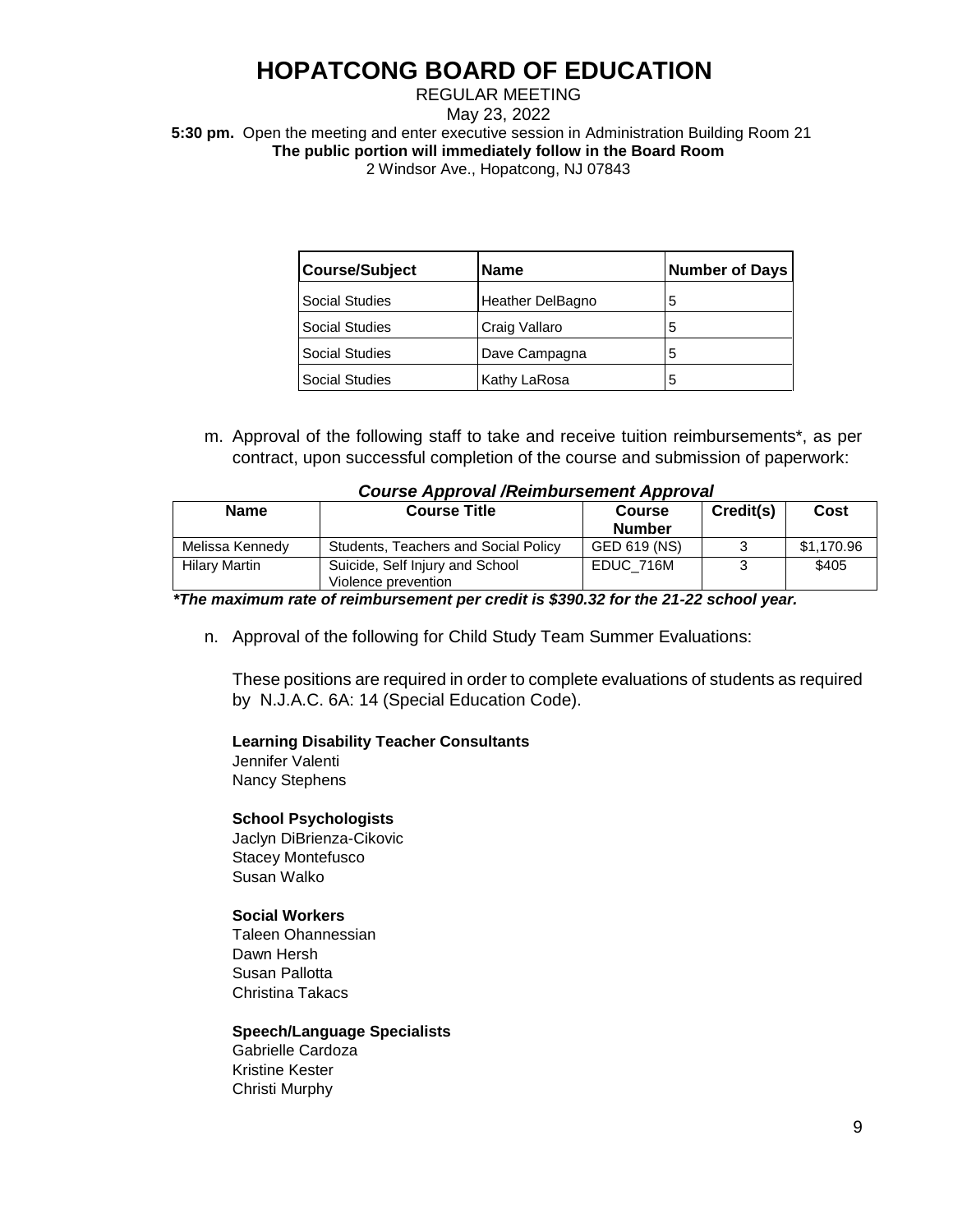REGULAR MEETING May 23, 2022 **5:30 pm.** Open the meeting and enter executive session in Administration Building Room 21 **The public portion will immediately follow in the Board Room** 2 Windsor Ave., Hopatcong, NJ 07843

Siobhan Winkler Emily Taylor

## **Physical Therapists**

Melanie Piereth

### **Occupational Therapists**

Christina Nied Karlie Dehn

Rates of Pay for Evaluations/Meetings:

- Psychological and Educational Evaluations flat rate of \$300.00 each
- Social Histories flat rate of \$200.00 each
- Speech/Language flat rate of \$250.00 each
- OT/PT –flat rate of \$250.00
- Case managers will be paid an extra \$150.00 per case
- Teachers/Case managers/Therapist flat rate of \$50.00 to attend each meeting
- o. Any Hopatcong School District 2021-2022 and 2022-2023 staff member may be employed to attend legally mandated Child Study Team meetings (identification, eligibility, IEP) on an as needed basis.
- p. Approval of the following 2022 Extended School Year (ESY) Programs:

NOTE: Programs and staffing recommendations are made in order to remain in compliance with N.J.A.C. 6A: 14 (Special Education Code).

### **Preschool Disabled/Multiply Disabled/Emotional Regulation Impairment Programs:**

July 11th through August 4th, Monday through Thursday only, 4 hours per day

|           | Teacher: | Danielle Ferrara        | \$2,240.00 |
|-----------|----------|-------------------------|------------|
|           | Teacher: | Loren Turner            | \$2,240.00 |
| $\bullet$ | Teacher: | Jennifer Gigantino      | \$2,240.00 |
| $\bullet$ | Teacher: | Katlin Cadavid Orozco   | \$2,240.00 |
| $\bullet$ | Teacher: | Julie Wilson            | \$2,240.00 |
|           | Teacher: | Jamie Douglas           | \$2,240.00 |
|           | Aide:    | Dawn Engle              | \$960.00   |
|           | Aide:    | Patricia Nelson         | \$960.00   |
|           | Aide:    | Theresa Giordano        | \$960.00   |
|           | Aide:    | Judy Grillo             | \$960.00   |
|           | Aide:    | Josephine Cuttone       | \$960.00   |
|           | Aide:    | Anthony Amella          | \$960.00   |
|           | Aide:    | Amanda Crocco           | \$960.00   |
| $\bullet$ | Aide:    | <b>Christine Wiemer</b> | \$960.00   |
| $\bullet$ | Aide:    | Nadia Perez             | \$960.00   |
| $\bullet$ | Aide:    | Caleigh Endean          | \$960.00   |
| $\bullet$ | Aide:    | Milagro Segura          | \$960.00   |
|           | Aide:    | Marguerite Wallace      | \$960.00   |
|           | Aide:    | <b>Margaret Gillick</b> | \$960.00   |
|           |          |                         |            |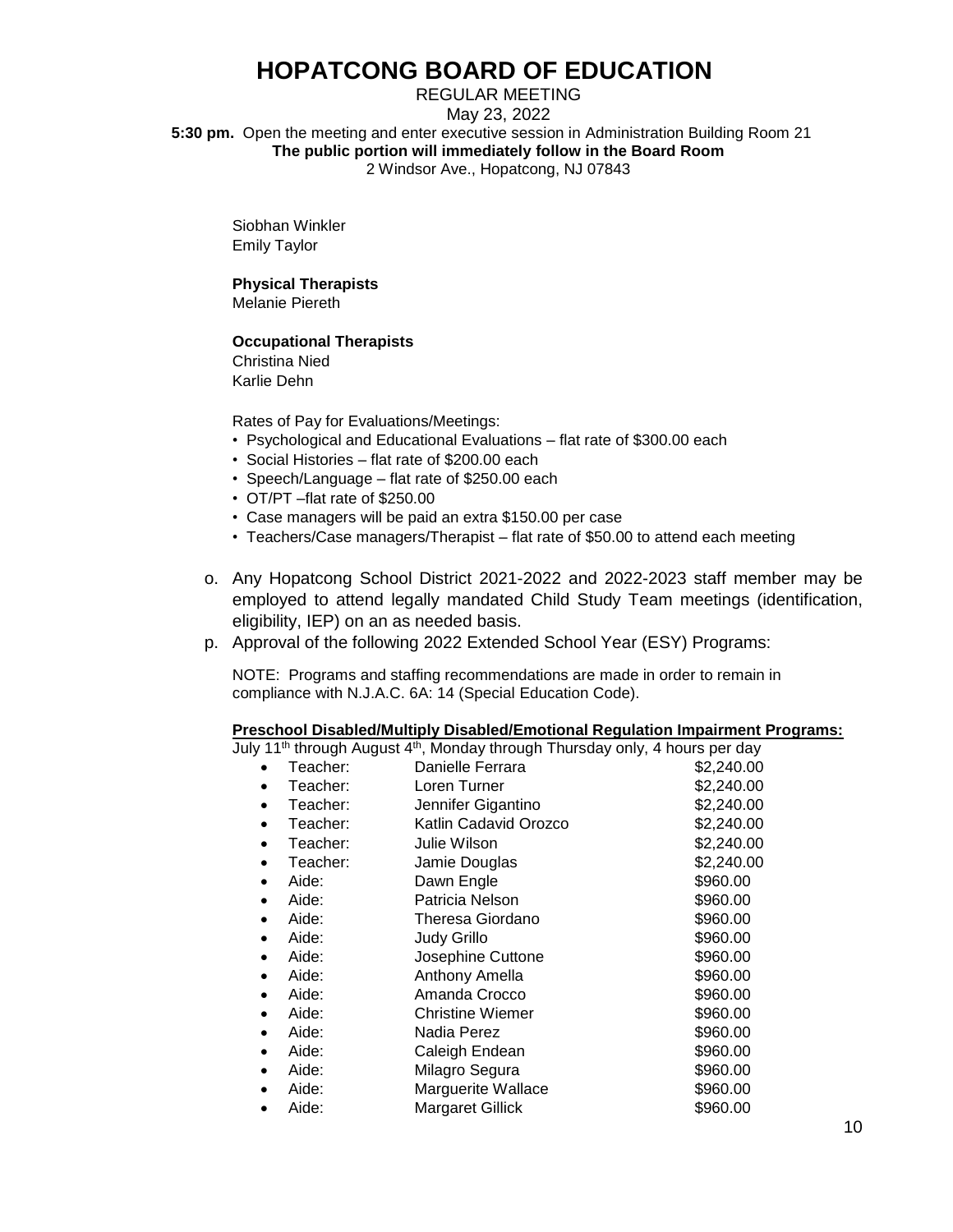## REGULAR MEETING

May 23, 2022

**5:30 pm.** Open the meeting and enter executive session in Administration Building Room 21

**The public portion will immediately follow in the Board Room**

2 Windsor Ave., Hopatcong, NJ 07843

| Aide:              | Deena Lugo         | \$960.00 |
|--------------------|--------------------|----------|
| Aide:<br>$\bullet$ | Paula Joana        | \$960.00 |
| Aide:<br>$\bullet$ | Cassidy Takacs     | \$960.00 |
| Aide:<br>$\bullet$ | Marissa Fattorusso | \$960.00 |
| Aide:<br>$\bullet$ | Glaucille Manco    | \$960.00 |
| Aide:<br>$\bullet$ | Mary Aufiero       | \$960.00 |
| Aide:<br>$\bullet$ | Kara Puco          | \$960.00 |
| Aide:<br>$\bullet$ | Alexander Feinberg | \$960.00 |
| Aide:<br>$\bullet$ | Jami Cerrato       | \$960.00 |
| Aide:              | Carolyn Segura     | \$960.00 |

### **Learning/Language Disabled (LLD) Programs**

July 11th through August 4th, Monday through Thursday, 5 ½ hours per day

|           |       | Teacher: Maria Castiglia      | \$3,080.00 |
|-----------|-------|-------------------------------|------------|
|           |       | • Teacher: Boriana Gueorgueva | \$3,080.00 |
|           |       | • Teacher: Ryan Myslinski     | \$3,080.00 |
| $\bullet$ | Aide: | Deena ElSayed                 | \$1,320.00 |
| $\bullet$ | Aide: | <b>Kirk Mueller</b>           | \$1,320.00 |
| $\bullet$ | Aide: | Wanda Brown                   | \$1,320.00 |
|           | Aide: | <b>Tyler Miller</b>           | \$1,320.00 |
|           |       |                               |            |

#### **Building Nurse**

July 11<sup>th</sup> through August 4<sup>th</sup>, Monday through Thursday, 5  $\frac{1}{2}$  hours per day

| Nurse: |  |  | Amanda McCarthy/Katarzyna Getto | \$3,960.00 |  |
|--------|--|--|---------------------------------|------------|--|
|        |  |  |                                 |            |  |

#### **Case Manager**

July 11<sup>th</sup> through August 4<sup>th</sup>, Monday through Thursday, 4 hours per day

• Case manager: Christina Takacs \$2,880.00

### **Speech/Language Specialist, Occupational Therapist, Physical Therapist**

July 11<sup>th</sup> through August 4<sup>th</sup>, Monday through Thursday, as needed, hourly rate per contract, days and hours to be determined by IEP's

• J & B Agency

#### **Bus Aides**

|           | Bus aide TBD | \$360.00 |  |
|-----------|--------------|----------|--|
|           | Bus aide TBD | \$360.00 |  |
|           | Bus aide TBD | \$360.00 |  |
| $\bullet$ | Bus aide TBD | \$360.00 |  |
|           | Bus aide TBD | \$360.00 |  |
|           | Bus aide TBD | \$360.00 |  |
|           |              |          |  |

#### **Substitute Staff**

• All staff members, approved substitute teachers, and approved substitute paraprofessionals from the 2021-2022 and 2022-2023 school years are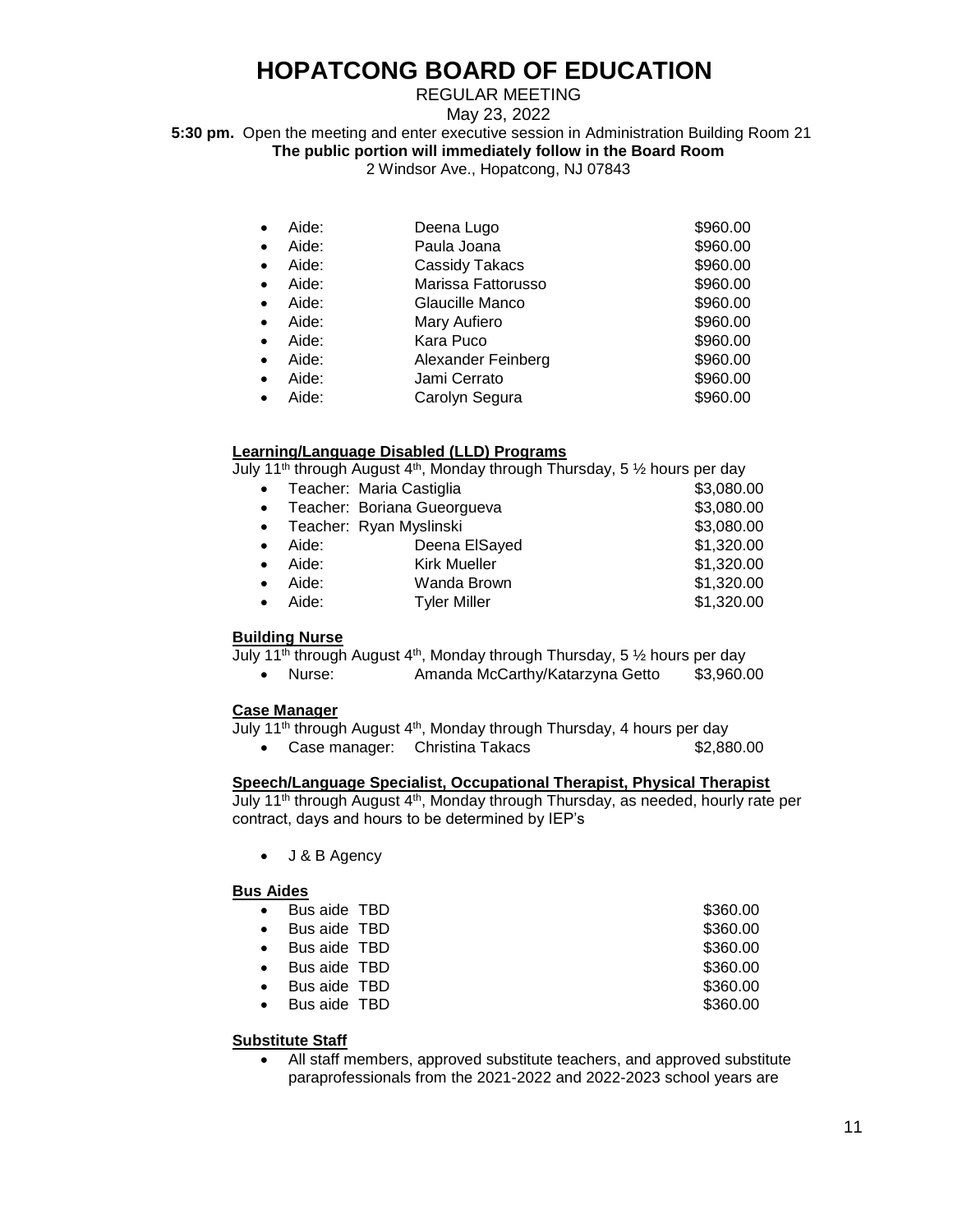REGULAR MEETING

May 23, 2022

**5:30 pm.** Open the meeting and enter executive session in Administration Building Room 21

**The public portion will immediately follow in the Board Room**

2 Windsor Ave., Hopatcong, NJ 07843

recommended to be utilized on an as needed basis as substitutes during the Extended School Year 2022 program.

- All appropriately certified staff members of the 2022 Extended School Year Program are recommended to be utilized on an as needed basis as substitutes during the Extended School Year 2022 Program.
- q. Approval of substitute teachers:
	- a. Raven Ballantyne

### **Motion to approve 14a – 14q:**

(ACTION)Motion by Choose an item., seconded by Choose an item.

| <b>Scott Francis</b> | Nicole Falconi- | Jayna Gulan      |
|----------------------|-----------------|------------------|
|                      | Shubert         |                  |
|                      | Gerard          | Philip DiStefano |
|                      | Gruenfelder     |                  |
| Jackie Turkington    | Jennifer        |                  |
|                      | Polowchena      |                  |

## **15. TRAVEL AND PROFESSIONAL DEVELOPMENT**

Resolved, that the Hopatcong Board of Education approve travel costs as related in this resolution which are educationally necessary and fiscally prudent and are related to and within the scope of the employee's current responsibilities and promotes the delivery of instruction or furthers the efficient operation of the school district. The reimbursement listed in this resolution are in compliance with the state travel reimbursement guidelines as established by the Department of Treasury and Board of Education policy in accordance with N.J.A.C. 6A:23B-1.1. seq

### *Approval of the following staff to attend Professional Development/Conference\**

| <b>Name</b>        | Title                                                                                   | Cost              | Date                  |
|--------------------|-----------------------------------------------------------------------------------------|-------------------|-----------------------|
| Aimee Landrud      | A Startup Checklist for the School Health Office<br>virtual through Monmouth University | \$25              | 6/6/22                |
| Stephanie Martinez | NJPSA/FEA/NJASCD Fall Conference                                                        | \$320<br>+mileage | 10/13/22-<br>10/14/22 |

*\*Cost will be reimbursed upon completion of attendance and all documentation has been provided.* 

#### **Motion to approve Travel and Professional Development:**

| <b>Scott Francis</b> | Nicole Falconi- | Jayna Gulan      |
|----------------------|-----------------|------------------|
|                      | Shubert         |                  |
|                      | Gerard          | Philip DiStefano |
|                      | Gruenfelder     |                  |
| Jackie Turkington    | Jennifer        |                  |
|                      | Polowchena      |                  |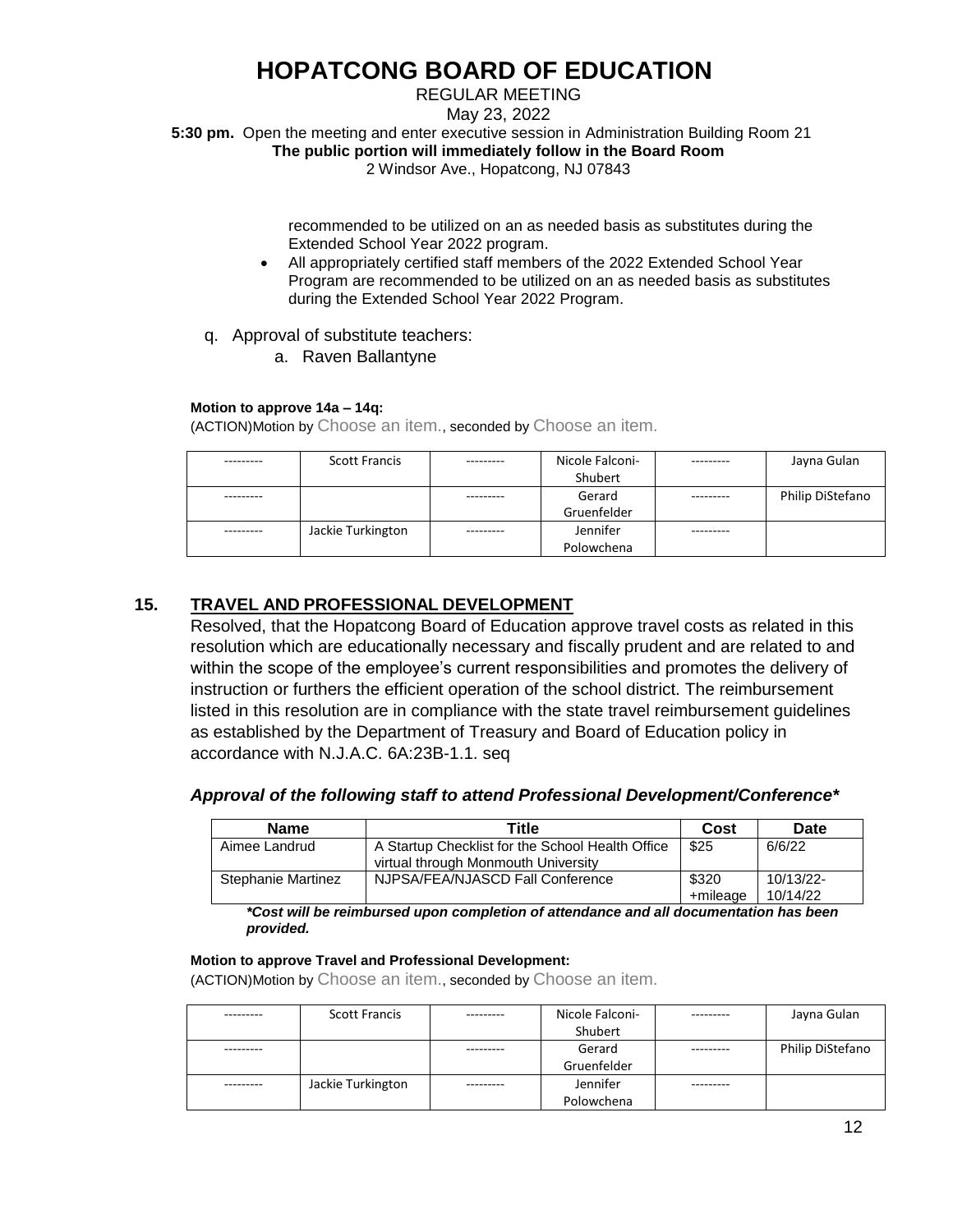REGULAR MEETING May 23, 2022 **5:30 pm.** Open the meeting and enter executive session in Administration Building Room 21 **The public portion will immediately follow in the Board Room** 2 Windsor Ave., Hopatcong, NJ 07843

## **16. POLICY & REGULATIONS**

Approval of item **16a**, as recommended by the Superintendent of Schools and the Student Achievement and Operations Committees of the Board:

a. Approval of modifications and additions to the policies and regulations of the Hopatcong Board of Education in accordance with statutory and regulatory changes for approval, as revised, for **[FIRST READING](https://www.hopatcongschools.org/files/do/PnR/PnR.pdf)**:

| P 1648.14<br>Safety Plan for Healthcare Settings in School Buildings -<br>COVID-19 (M) (Abolished)<br>P 1648.15<br>Recordkeeping for Healthcare Settings in School<br>Buildings - COVID-19 (M) (New)<br>Title I-District-Wide Parent and Family Engagement (M)<br>P 2415.04<br>(Revised)<br>P 2415.50<br>Title I – School Parent and Family Engagement (M) (New)<br>P 2416.01<br>Postnatal Accommodations for Students (New)<br>P 2417<br>Student Intervention and Referral Services (M) (Revised)<br>P& R 7410<br>Maintenance and Repair (M) (Revised)<br>Facilities Maintenance, Repair Scheduling, and<br>R 7410.01<br>Accounting (M) (Revised)<br>Emergency and Crisis Situations (M) (Revised)<br>P 8420<br>Cooperation with Law Enforcement Agencies<br>P & R 9320<br>(M)<br>(Revised)<br>Service Animals<br>P 5337<br>P 0168<br><b>Recording Board Meetings</b><br>P 0164<br><b>Conduct of Board Meeting</b><br>R 2240<br><b>Controversial Issues</b> | <b>Policy/Regulation #</b> | <b>Title</b> |  |  |  |  |
|--------------------------------------------------------------------------------------------------------------------------------------------------------------------------------------------------------------------------------------------------------------------------------------------------------------------------------------------------------------------------------------------------------------------------------------------------------------------------------------------------------------------------------------------------------------------------------------------------------------------------------------------------------------------------------------------------------------------------------------------------------------------------------------------------------------------------------------------------------------------------------------------------------------------------------------------------------------|----------------------------|--------------|--|--|--|--|
|                                                                                                                                                                                                                                                                                                                                                                                                                                                                                                                                                                                                                                                                                                                                                                                                                                                                                                                                                              |                            |              |  |  |  |  |
|                                                                                                                                                                                                                                                                                                                                                                                                                                                                                                                                                                                                                                                                                                                                                                                                                                                                                                                                                              |                            |              |  |  |  |  |
|                                                                                                                                                                                                                                                                                                                                                                                                                                                                                                                                                                                                                                                                                                                                                                                                                                                                                                                                                              |                            |              |  |  |  |  |
|                                                                                                                                                                                                                                                                                                                                                                                                                                                                                                                                                                                                                                                                                                                                                                                                                                                                                                                                                              |                            |              |  |  |  |  |
|                                                                                                                                                                                                                                                                                                                                                                                                                                                                                                                                                                                                                                                                                                                                                                                                                                                                                                                                                              |                            |              |  |  |  |  |
|                                                                                                                                                                                                                                                                                                                                                                                                                                                                                                                                                                                                                                                                                                                                                                                                                                                                                                                                                              |                            |              |  |  |  |  |
|                                                                                                                                                                                                                                                                                                                                                                                                                                                                                                                                                                                                                                                                                                                                                                                                                                                                                                                                                              |                            |              |  |  |  |  |
|                                                                                                                                                                                                                                                                                                                                                                                                                                                                                                                                                                                                                                                                                                                                                                                                                                                                                                                                                              |                            |              |  |  |  |  |
|                                                                                                                                                                                                                                                                                                                                                                                                                                                                                                                                                                                                                                                                                                                                                                                                                                                                                                                                                              |                            |              |  |  |  |  |
|                                                                                                                                                                                                                                                                                                                                                                                                                                                                                                                                                                                                                                                                                                                                                                                                                                                                                                                                                              |                            |              |  |  |  |  |
|                                                                                                                                                                                                                                                                                                                                                                                                                                                                                                                                                                                                                                                                                                                                                                                                                                                                                                                                                              |                            |              |  |  |  |  |
|                                                                                                                                                                                                                                                                                                                                                                                                                                                                                                                                                                                                                                                                                                                                                                                                                                                                                                                                                              |                            |              |  |  |  |  |
|                                                                                                                                                                                                                                                                                                                                                                                                                                                                                                                                                                                                                                                                                                                                                                                                                                                                                                                                                              |                            |              |  |  |  |  |
|                                                                                                                                                                                                                                                                                                                                                                                                                                                                                                                                                                                                                                                                                                                                                                                                                                                                                                                                                              |                            |              |  |  |  |  |
|                                                                                                                                                                                                                                                                                                                                                                                                                                                                                                                                                                                                                                                                                                                                                                                                                                                                                                                                                              |                            |              |  |  |  |  |
|                                                                                                                                                                                                                                                                                                                                                                                                                                                                                                                                                                                                                                                                                                                                                                                                                                                                                                                                                              |                            |              |  |  |  |  |
|                                                                                                                                                                                                                                                                                                                                                                                                                                                                                                                                                                                                                                                                                                                                                                                                                                                                                                                                                              |                            |              |  |  |  |  |
|                                                                                                                                                                                                                                                                                                                                                                                                                                                                                                                                                                                                                                                                                                                                                                                                                                                                                                                                                              |                            |              |  |  |  |  |
|                                                                                                                                                                                                                                                                                                                                                                                                                                                                                                                                                                                                                                                                                                                                                                                                                                                                                                                                                              |                            |              |  |  |  |  |

### **Motion to approve 16a:**

(ACTION)Motion by Choose an item., seconded by Choose an item.

|           | <b>Scott Francis</b> |           | Nicole Falconi- |           | Jayna Gulan      |
|-----------|----------------------|-----------|-----------------|-----------|------------------|
|           |                      |           | Shubert         |           |                  |
| --------  |                      |           | Gerard          |           | Philip DiStefano |
|           |                      |           | Gruenfelder     |           |                  |
| --------- | Jackie Turkington    | --------- | Jennifer        | --------- |                  |
|           |                      |           | Polowchena      |           |                  |

## **17. STUDENTS AND SERVICES**

Approval of the following items, 17a-17g as recommended by the Superintendent of Schools and Student Achievement Committee of the Board: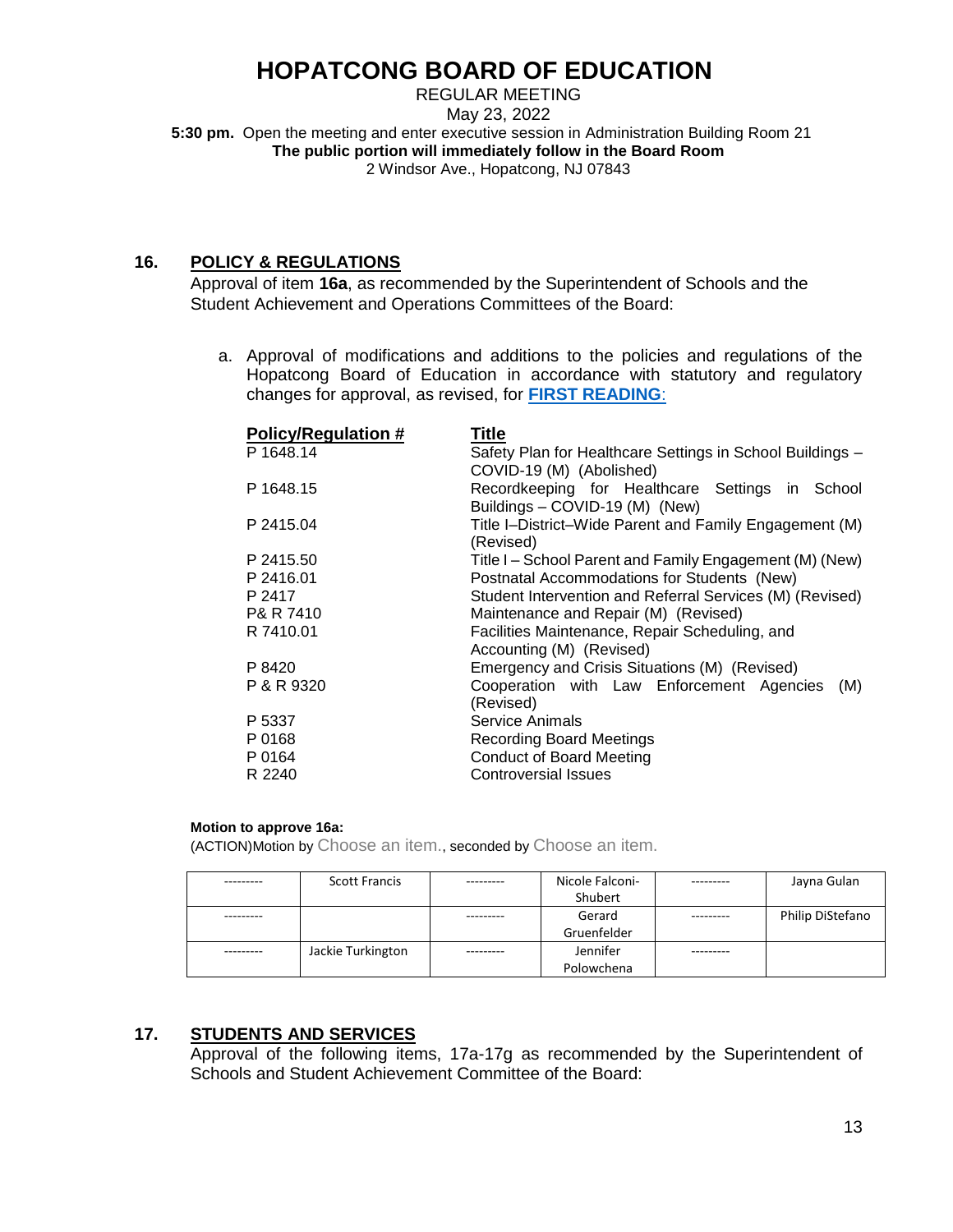REGULAR MEETING

May 23, 2022

**5:30 pm.** Open the meeting and enter executive session in Administration Building Room 21 **The public portion will immediately follow in the Board Room** 2 Windsor Ave., Hopatcong, NJ 07843

a. Approval for an extension of home instruction services at 10 hours per week for student no. 13786. Instruction will be provided by Hopatcong certificated staff at the rate of \$35.00 per hour from April 1, 2022 until the end of the school year.

- b. Approval for 4 hours of home instruction services per week for student no. 14713. Instruction will be provided by Hopatcong certificated staff at the rate of \$35.00 per hour beginning April 25, 2022 until the end of the school year.
- c. Approval for 4 hours of home instruction services per week for student no. 13245. Instruction will be provided by Hopatcong certificated staff at the rate of \$35.00 per hour beginning April 25, 2022 until further notice.
- d. Approval for 5 hours of home instruction services per week for student no. 13728. Instruction will be provided by Hopatcong certificated staff at the rate of \$35.00 per hour effective 4/9/22 to 5/5/22.
- e. Approval for home instruction services for student no. 12031 for 5 hours per week. Instruction will be provided by Hopatcong certificated staff at the rate of \$35.00 per hour.
- f. Approval for 5 hours of home instruction services per week for student no. 13728. Instruction will be provided by Hopatcong certificated staff at the rate of \$35.00 per hour effective 5/5/22-5/15/22.
- g. Approval of the following field trip request:

| School      | Date   | Trip                        |
|-------------|--------|-----------------------------|
| High School | 6/2/22 | NJ State Teen Arts Festival |

### **Motion to approve 17a-17g:**

(ACTION)Motion by Choose an item., seconded by Choose an item.

| <b>Scott Francis</b> | Nicole Falconi-<br>Shubert | Jayna Gulan      |
|----------------------|----------------------------|------------------|
|                      |                            |                  |
|                      | Gerard                     | Philip DiStefano |
|                      | Gruenfelder                |                  |
| Jackie Turkington    | Jennifer                   |                  |
|                      | Polowchena                 |                  |

## **18. RESOLUTIONS**

- a. It is recommended by the Superintendent that the Board of Education approve Julia Santiago and Lana Cocal as student representatives for the Board of Education effective September 1, 2022
- b. It is recommended by the Superintendent that the Board of Education approve the following resolution related to corrections on the April personnel agenda items for the 2022-2023 school year:
	- 1. Rescind the \$500 non pensionable CDL stipend from William Kubik, Debbie Smith and Nick Terantino.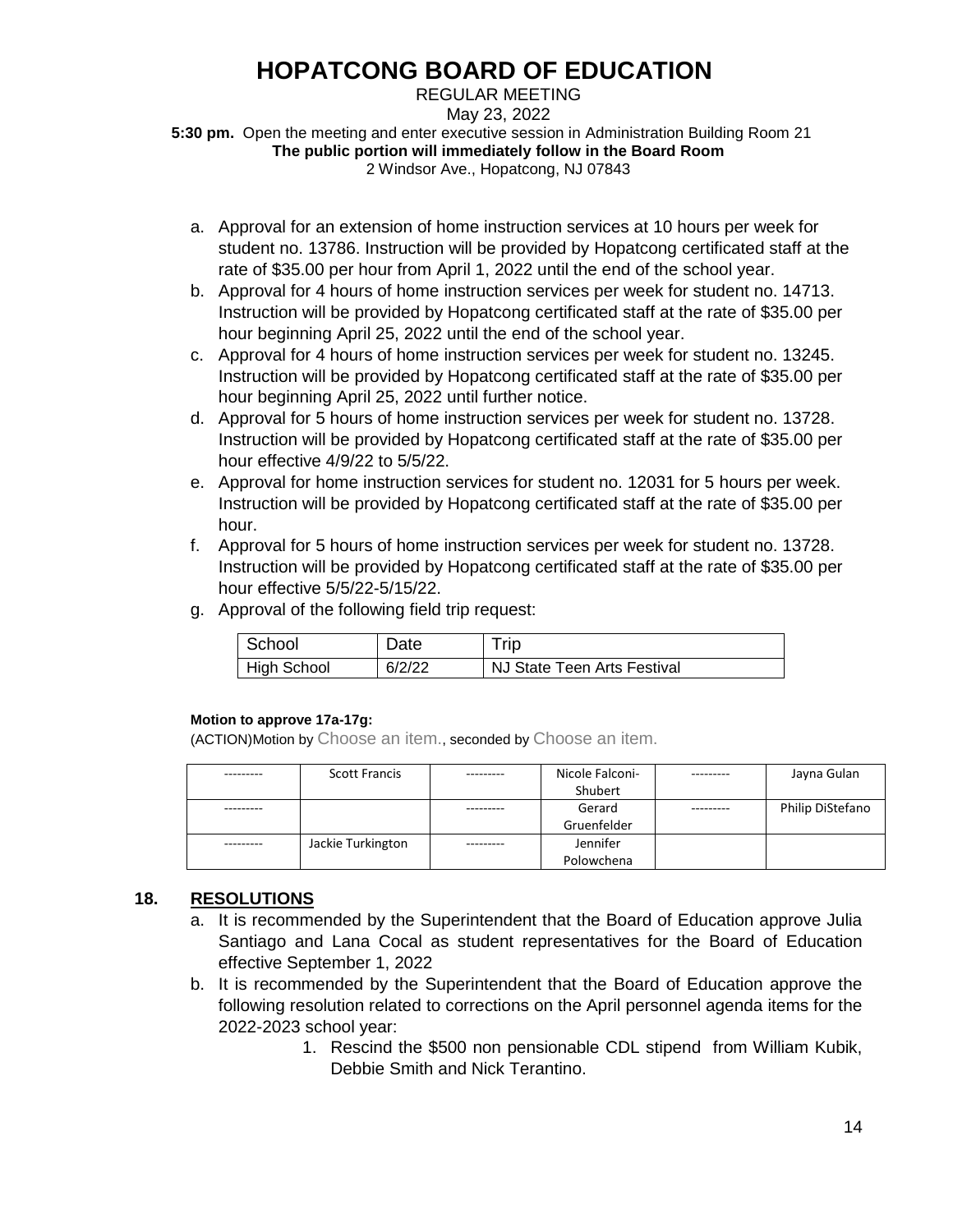### REGULAR MEETING

May 23, 2022

**5:30 pm.** Open the meeting and enter executive session in Administration Building Room 21

**The public portion will immediately follow in the Board Room**

2 Windsor Ave., Hopatcong, NJ 07843

- 2. Approve the salary adjustment of Matt Handy at FTE 0.4 with a salary of \$19,692.40, previously approved at 0.5 with a salary of \$24,615.50.
- 3. Approve the salary adjustment of Heather Bivone to BA, step 3 salary of \$66,045 ,previously approved at BA, step 2, salary of \$62,205 .
- c. It is recommended by the Superintendent that the Board of Education approve the development of plans to relocate grades 2 and 3 for the 2023/2024 school year.
- d. It is recommended by the Superintendent that the Board of Education approve the extension of the agreement between Hopatcong and AlphaBEST through August 19, 2024.

### **Motion to approve 18a-18d:**

(ACTION)Motion by Choose an item., seconded by Choose an item.

| <b>Scott Francis</b> | Nicole Falconi- | Jayna Gulan      |
|----------------------|-----------------|------------------|
|                      | Shubert         |                  |
| Dr.Schindelar        | Gerard          | Philip DiStefano |
|                      | Gruenfelder     |                  |
| Jackie Turkington    | Jennifer        |                  |
|                      | Polowchena      |                  |

## **19. SUSSEX COUNTY REGIONAL COOPERATIVE**

- **a.** The Superintendent and the Director of Transportation recommend the *approval of bills* for the Sussex County Regional Cooperative Operating account for April 26, 2022 through May 23, 2022 in the amount of \$9,916.10 for Regular bills and Contractor bills \$4,892,239.53.
- **b.** The Superintendent and the Director of Transportation recommend the *approval to write off* the following outstanding checks dated 7/15/2019 to 5/26/2020:

| <b>Check Date</b> | Check# | Amount     |
|-------------------|--------|------------|
| 7/15/19           | 43702  | \$2,105.10 |
| 10/29/19          | 43982  | 331.36     |
| 12/20/19          | 44194  | 75.00      |
| 5/15/20           | 44657  | 4,560.00   |
| 5/15/20           | 44705  | 16,152.00  |
| 5/26/20           | 44788  | 50.00      |
| 5/26/20           | 44789  | 132.43     |
| 5/26/20           | 44790  | 155.44     |
| 5/26/20           | 44791  | 50.00      |
| 5/26/20           | 44792  | 50.00      |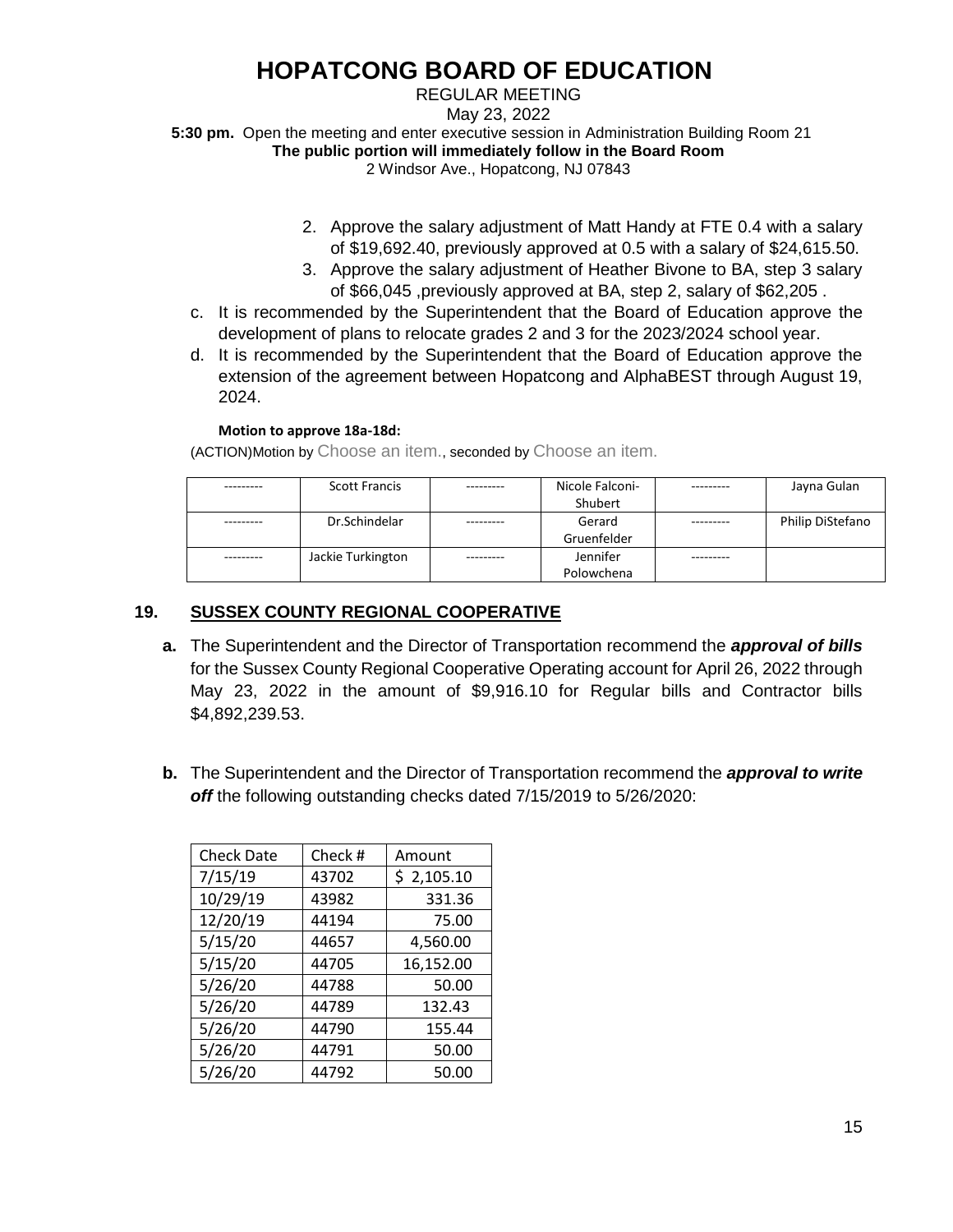### REGULAR MEETING May 23, 2022 **5:30 pm.** Open the meeting and enter executive session in Administration Building Room 21 **The public portion will immediately follow in the Board Room** 2 Windsor Ave., Hopatcong, NJ 07843

**c.** The Superintendent and the Director of Transportation recommend the *approval of the following Sussex County Regional Cooperative Office Staff Members* for the 2022- 2023 school year:

| <b>Last Name</b> | <b>First Name</b> | <b>Job Title</b>                  | <b>Salary</b> | Longevity  |
|------------------|-------------------|-----------------------------------|---------------|------------|
| <b>Byrnes</b>    | Margaret          | <b>Transportation Coordinator</b> | \$62,799.50   | \$3,000.00 |
| Jones            | Dana              | <b>Transportation Coordinator</b> | \$62,799.50   | \$4,000.00 |
| Ketch            | Michelle          | <b>Transportation Manager</b>     | \$69,491.25   | \$0.00     |
| Lavin            | Evelyn            | <b>Administrative Assistant</b>   | \$41,280.00   | \$0.00     |
| Nakos            | Loni              | Administrative Assistant          | \$50,000.00   | \$1,000.00 |

**d.** The Superintendent and the Director of Transportation recommend the *approval of the following Sussex County Regional Cooperative Administrators* for the 2022-2023 school year:

| <b>Last Name</b> | <b>First Name</b> | <b>Job Title</b>          | Salary       | Longevity  |
|------------------|-------------------|---------------------------|--------------|------------|
| <b>Byrnes</b>    | Janine            | Director                  | \$154,425.00 | \$4,500.00 |
| Schwab           | Kathleen          | <b>Assistant Director</b> | \$108,097.50 | \$9,000.00 |

- **e.** The Superintendent and the Director of Transportation recommend the *approval to renew* Nancy Roskiewicz*, Part Time Receptionist* for the 2022-2023 school year at an hourly rate of \$20.00.
- **f.** The Superintendent and the Director of Transportation recommend the *approval of the resignation* with regret of *Diane Scanlon* from her position as Transportation Coordinator for the purpose of retiring effective June 30, 2022. Diane has worked for the Hopatcong Board of Education and the Sussex County Regional Cooperative for the past 30 years.
- **g.** The Superintendent and the Director of Transportation recommend the *acceptance of the following two (2) new member districts for the 2021-22 school year:*

Glen Ridge Public School District Long Hill Township School District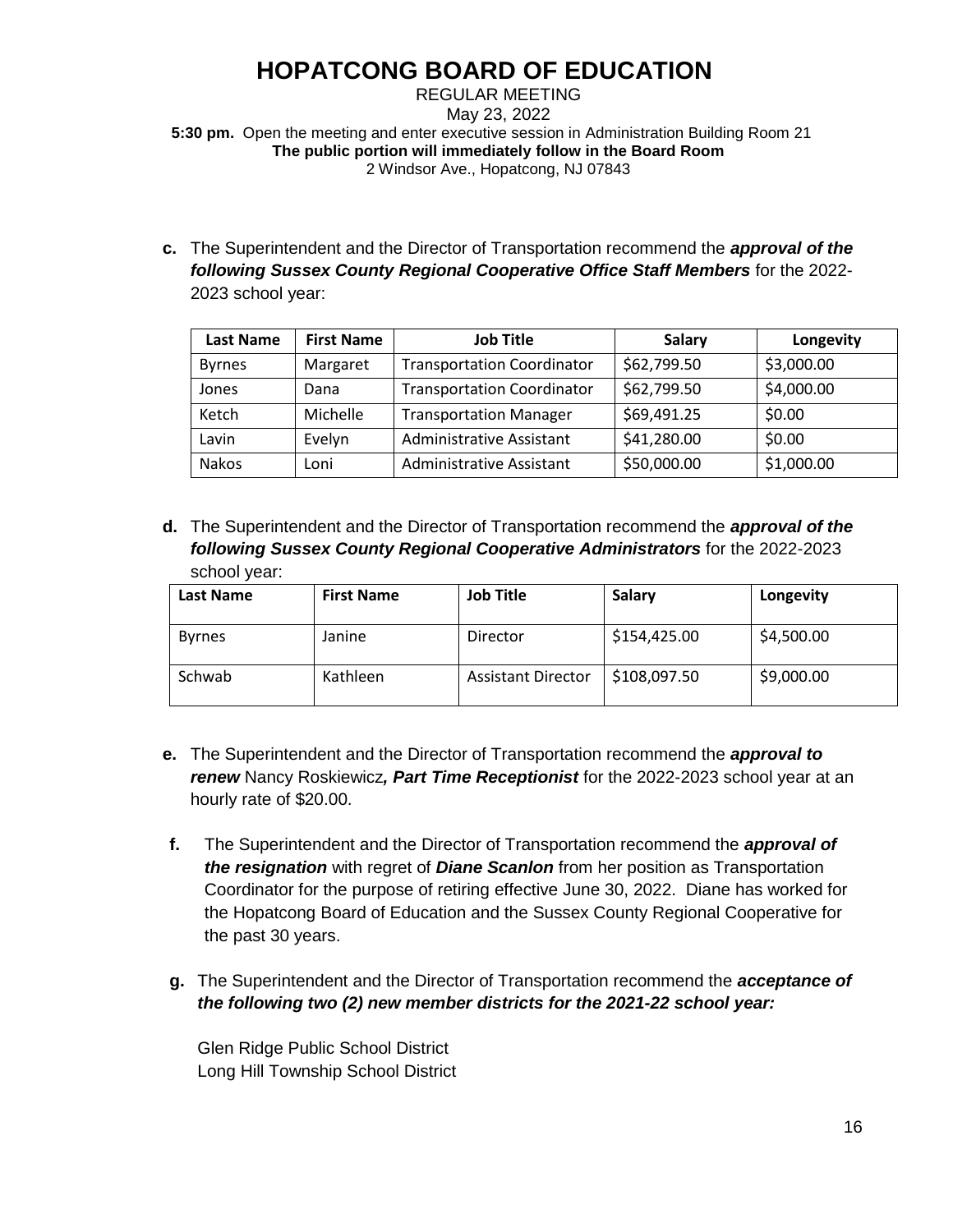REGULAR MEETING May 23, 2022 **5:30 pm.** Open the meeting and enter executive session in Administration Building Room 21 **The public portion will immediately follow in the Board Room** 2 Windsor Ave., Hopatcong, NJ 07843

**h.** The Superintendent and the Director of Transportation recommend the *approval of the purchasing agreement* for Gasoline and Diesel fuel with the **Township of Hardyston**, for a term of two (2) consecutive years, beginning January 1, 2022 through December 31, 2023.

**i.** The Superintendent and the Director of Transportation recommend the *approval of the purchasing agreement* for Gasoline and Diesel fuel with the *Town of Hackettstown*, effective February 10, 2022 and shall continue in effect for a period of five (5) years.

**j.** The Superintendent and the Director of Transportation recommend the *approval of the purchasing agreement* for Gasoline and Diesel fuel with the **Town of Newton**, for a term of one (1) year, effective May 1, 2022.

**k.** The Superintendent and the Director of Transportation recommend the **approval of the resignation of Jessica Sidnam** from her position as Transportation Coordinator effective June 15, 2022.

**l.**

- 1. The Superintendent and the Director of Transportation recommend the *acceptance* of student transportation *quotations for Special Education Routes* for the 2021-22 School Year as listed on Exhibit A.
- 2. The Superintendent and the Director of Transportation recommend the *award* of student transportation *quotations for Special Education Routes* to the lowest, responsible and responsive bus contractor companies for the 2021-22 School Year as listed on Exhibit A.
- 3. The Superintendent and the Director of Transportation recommend the **acceptance of contract addendums** for routes for the 2021-22 school year as listed on Exhibit A.
- 4. The Superintendent and the Director of Transportation recommend the *acceptance of transportation route bids*, Bid #2021-22-01 2021-22 School Year as listed on Exhibit A.
- 5. The Superintendent and the Director of Transportation recommend the *award of transportation route bids,* Bid #2021-22-02 to the lowest, responsible and responsive bus contractor companies for the 2021-22 School Year as listed on Exhibit A.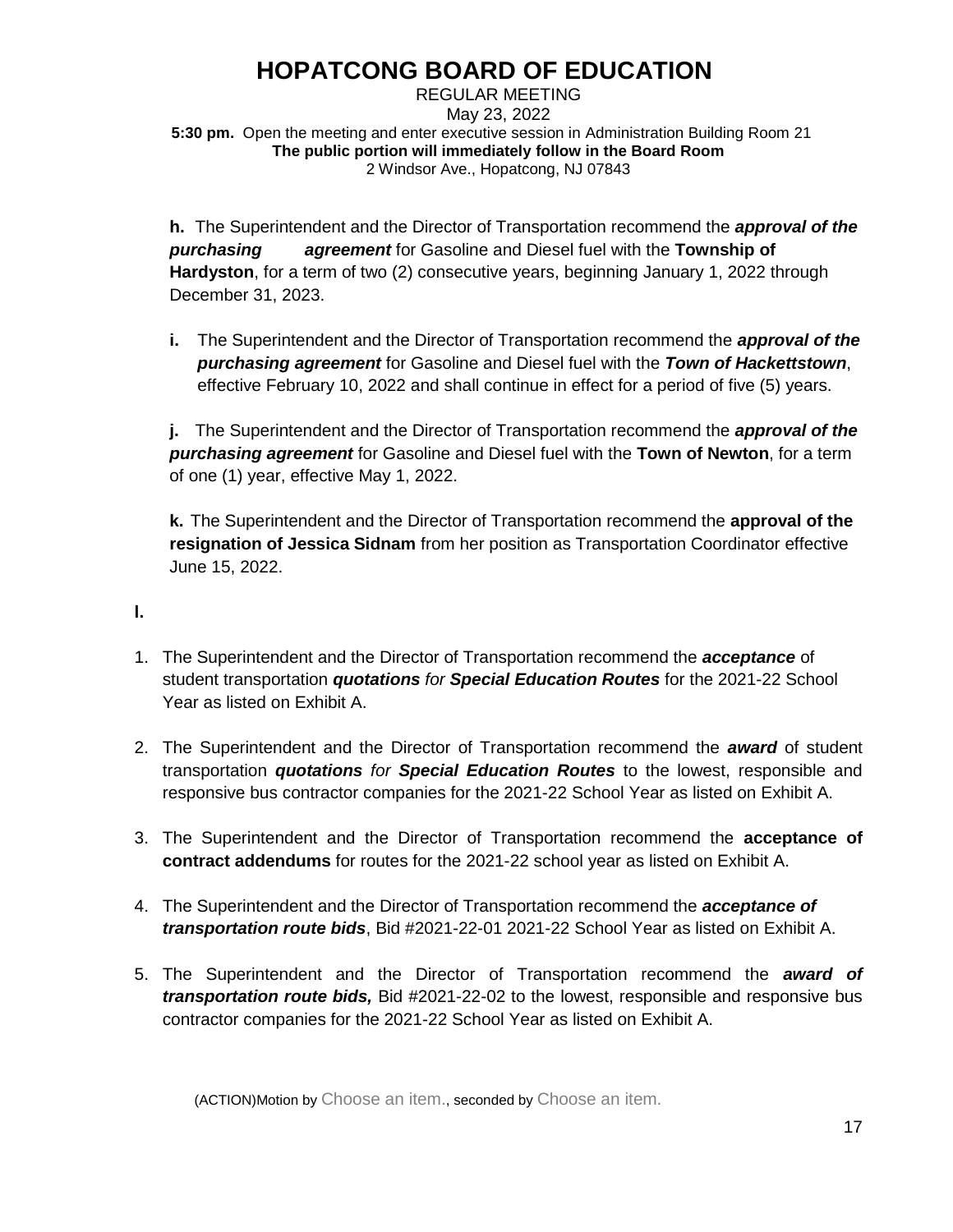### REGULAR MEETING May 23, 2022 **5:30 pm.** Open the meeting and enter executive session in Administration Building Room 21 **The public portion will immediately follow in the Board Room** 2 Windsor Ave., Hopatcong, NJ 07843

| <b>Scott Francis</b> | Nicole Falconi- | Jayna Gulan      |
|----------------------|-----------------|------------------|
|                      | Shubert         |                  |
|                      | Gerard          | Philip DiStefano |
|                      | Gruenfelder     |                  |
| Jackie Turkington    | Jennifer        |                  |
|                      | Polowchena      |                  |

## **20. ADJOURNMENT**

### **Motion to adjourn:**

(ACTION)Motion by Choose an item., seconded by Choose an item.

All in favor Choose an item. Time: